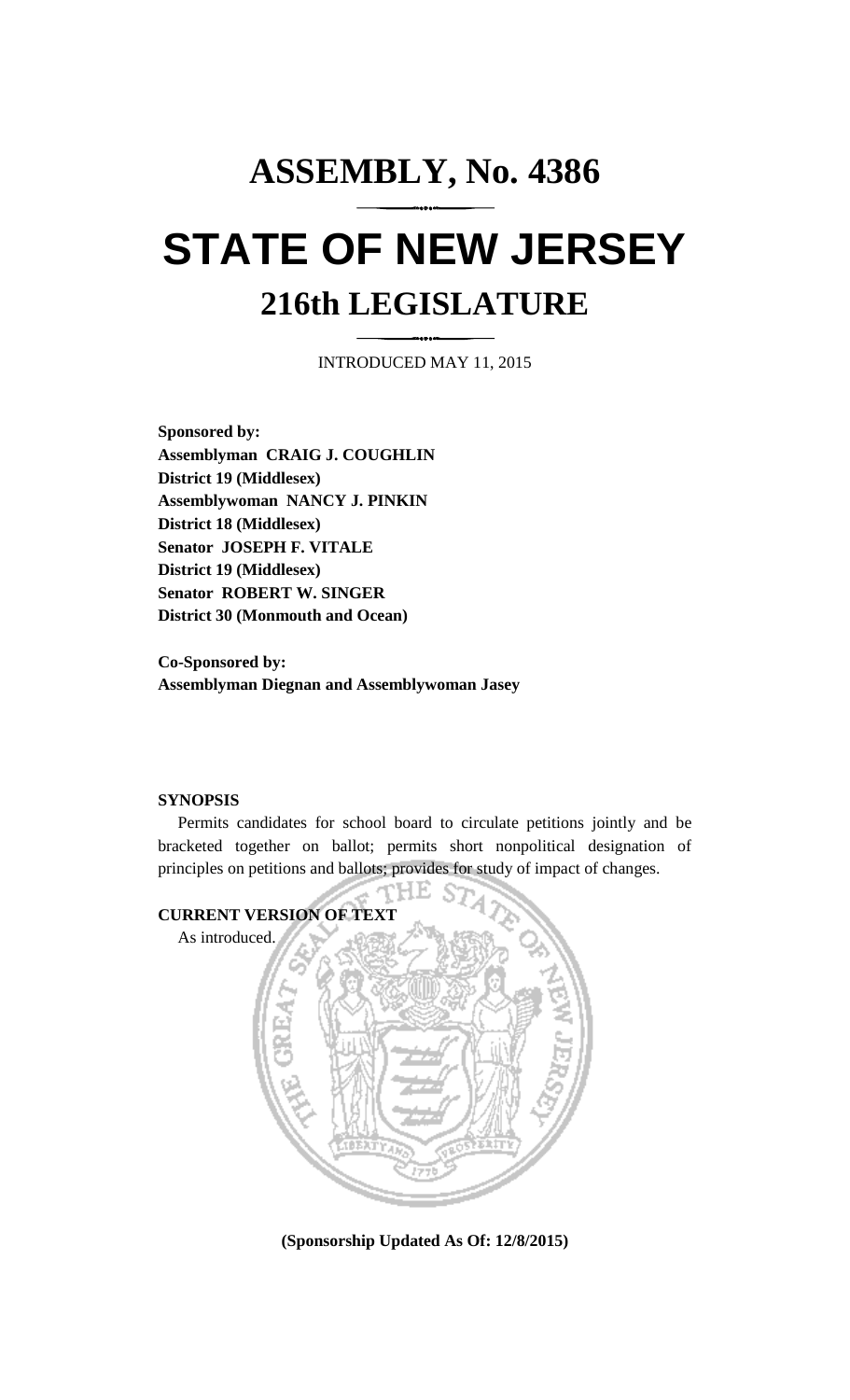**AN ACT** concerning the candidates and ballots in annual school elections, providing for a study of the impact thereof, and amending P.L.1995, c.278. **BE IT ENACTED** *by the Senate and General Assembly of the State of New Jersey:* 8 1. Section 1 of P.L.1995, c.278 (C.19:60-1) is amended to read as follows: 10 1. a. Except as otherwise provided in this section, an annual school election shall be held in a type II district on the third Tuesday in April. However, in any school year, the Commissioner of Education shall make any adjustments to the school budget and election calendar which may be necessary to change the annual school election date or any other school budget and election calendar date if that date coincides with a period of religious observance that limits significantly the usual activities of the followers of a particular religion or that would result in significant religious consequences for such followers. The commissioner shall inform local school boards, county clerks and boards of election of these adjustments no later than the first working day in January of the year in which the adjustments are to occur. As used in this subsection "a period of religious observance" means any day or portion thereof on which a religious observance imposes a substantial burden on an individual's ability to vote. An annual school election shall be held simultaneously with the general election on the first Tuesday after the first Monday in November in school districts in which the annual school election has been moved to that date pursuant to subsection a. of section 1 of P.L.2011, c.202 (C.19:60-1.1) or pursuant to section 1 of P.L.2012, c.78 (C.19:60-1.2). The annual school election in November shall be for the purpose of submitting a proposal to the voters for the approval of additional funds in a Type II district without a board of school estimate pursuant to paragraph (9) of subsection d. of section 5 of P.L.1996, c.138 (C.18A:7F-5), for the purpose of electing members of the board of education, and for any other purpose authorized by law. b. All school elections shall be by ballot and, except as otherwise provided by P.L.1995, c.278 (C.19:60-1 et al.), shall be conducted in the manner provided for general elections pursuant to Title 19 of the Revised Statutes. No **[**grouping of candidates or**]** party designation shall appear on any ballot to be used in a school 43 election. At the request of one or more candidates, the ballot for a 44 school election may include a designation in not more than three words that conveys the principles which the candidate or candidates

**EXPLANATION – Matter enclosed in bold-faced brackets [thus] in the above bill is not enacted and is intended to be omitted in the law.**

**Matter underlined thus is new matter.**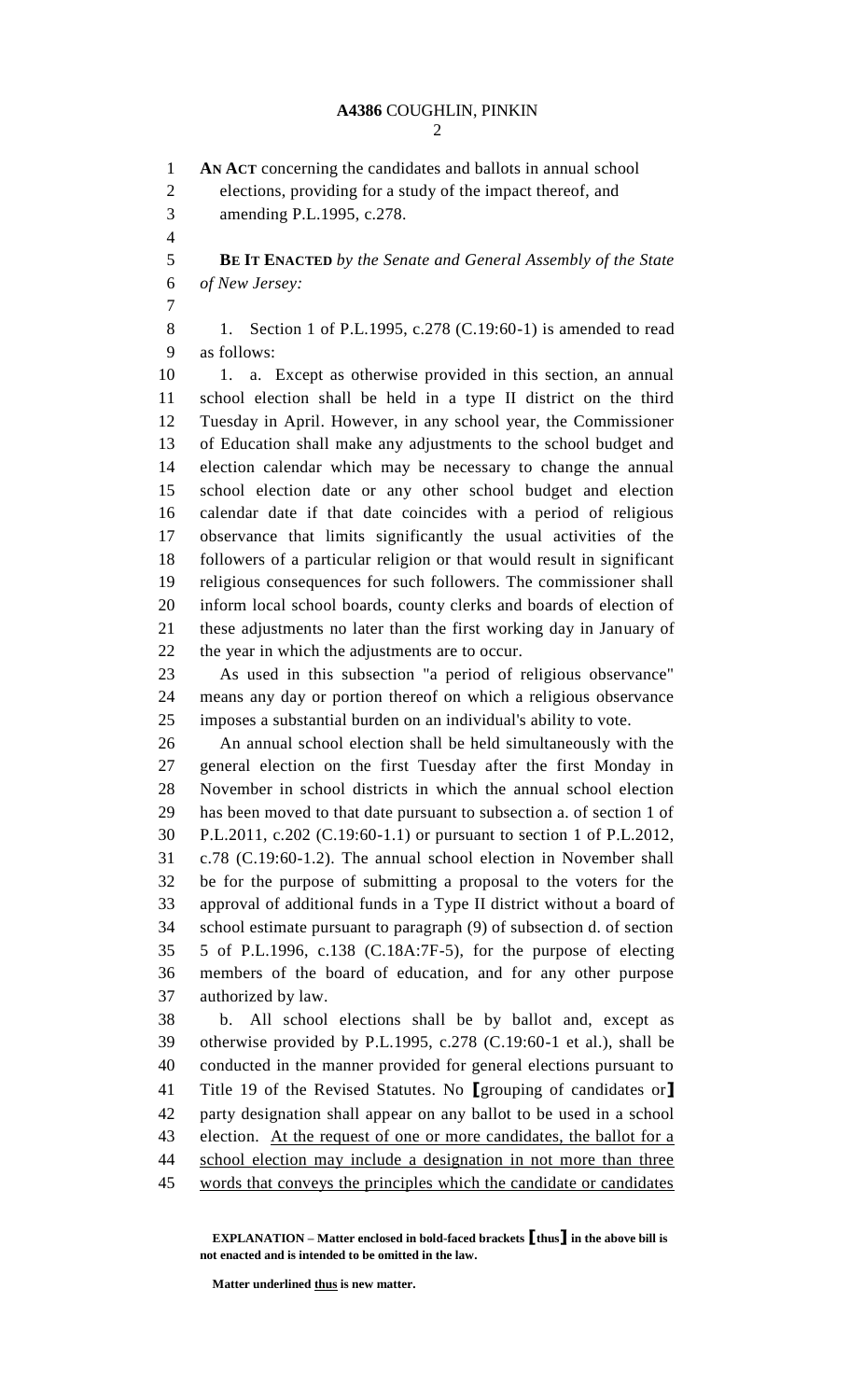## **A4386** COUGHLIN, PINKIN

1 therein named represent, but such designation shall not contain the 2 name, or a derivative or any part thereof, as a noun or an adjective of any political party entitled to participate in a primary election. (cf: P.L.2012, c.78, s.5) 2. Section 7 of P.L.1995, c.278 (C.19:60-7) is amended to read as follows: 7. Each candidate to be voted upon at a school election shall be nominated directly by petition, and the procedures for such nomination shall, to the extent not inconsistent with the provisions of P.L.1995, c.278 (C.19:60-1 et al.), conform to the procedure for nominating candidates by direct petition under chapter 13 of Title 19 of the Revised Statutes. Notwithstanding the provisions of R.S.19:13-5, however, a petition of nomination for such office shall be signed by at least 10 persons, one of whom may be the candidate, and filed with the secretary of the board of education on or before four p.m. of the 50th day preceding the date of the April school election, or with the county clerk on or before four p.m. of the last Monday in July preceding the November school election, as applicable. The signatures need not all appear upon a single petition and any number of petitions may be filed on behalf of any candidate **[**but no petition shall contain the endorsement of more than one candidate**]** or on behalf of two or more candidates filing a joint petition. A petition for one or more candidates may include a designation in not more than three words that conveys the principles which the candidate or candidates therein named represent, but such designation shall not contain the name, or a derivative thereof or any part thereof, as a noun or an adjective of any political party entitled to participate in a primary election. Any candidate may withdraw as a candidate in a school election by filing a notice in writing, signed by the candidate, of such withdrawal with the secretary of the board of education before the 44th day before the date of the April election or with the county clerk on the **[**60th**]** 70th day before the date of the November election, as applicable, and thereupon the name of that candidate shall be withdrawn by the secretary of the board of education and shall not be printed on the ballot. A vacancy created by a declination of nomination or withdrawal by, or death of, a nominee, or in any other manner, shall be filled under the provisions of R.S.19:13-19. Whenever written objection to a petition of nomination hereunder shall have been made and timely filed with the secretary of the board of education or with the county clerk, as may be appropriate, the board of education shall file its determination of the objection on or before the 44th day preceding the April school election or the county clerk shall file the clerk's determination of the objection on or before the 10th day after the last day for the filing of petitions for candidates seeking election as a member of a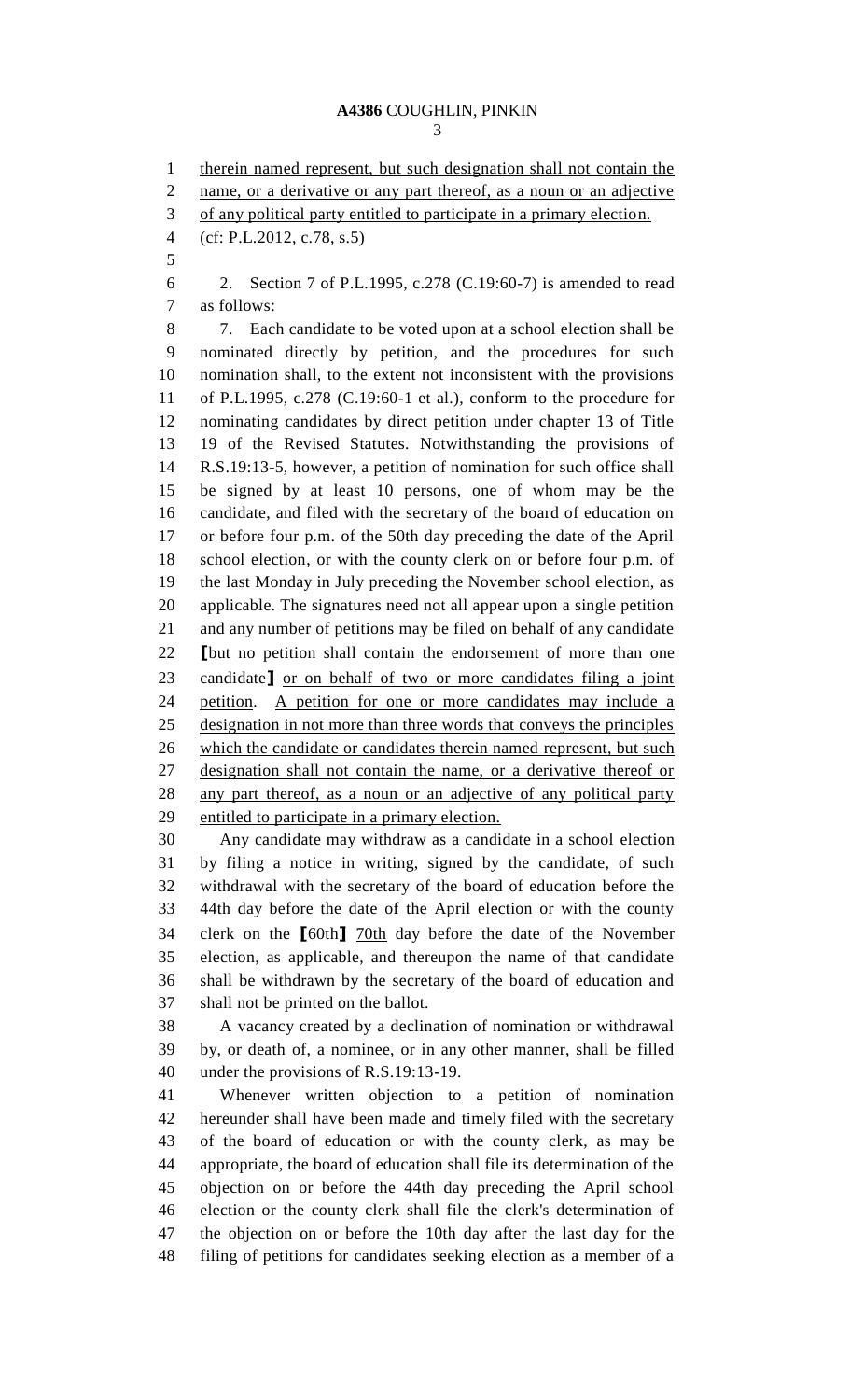# **A4386** COUGHLIN, PINKIN

 board of education at the November school election, as applicable. The last day upon which a candidate may file with the Superior Court a verified complaint setting forth any invasion or threatened invasion of the candidate's rights under the candidate's petition of nomination shall be the 46th day before the April election or the 12th day after the last day for the filing of petitions for candidates seeking election as a member of a board of education at the November election, as applicable. The last day upon which a candidate whose petition of nomination or any affidavit thereto is defective may amend such petition or affidavit shall be the 44th day before the April election or the 10th day after the last day for the filing of petitions for candidates seeking election as a member of a board of education at the November election, as applicable. In each school district in which candidates for the office of member of a board of education will seek election at the November school election, the school business administrator thereof shall certify to the county clerk no later than the day of the holding of the primary election for the general election next occurring a statement designating the public offices to be filled at such election, and the number of such offices to be filled. (cf: P.L.2013, c.172, s.1)

 3. Section 8 of P.L.1995, c.278 (C.19:60-8) is amended to read as follows:

 8. The county clerk shall conduct the ballot draw for candidates for school board member in those school districts that hold November elections, in accordance with the procedures set forth in R.S.19:14-12. In those school districts that elect school board members at the annual April school election, the ballot draw shall be conducted as follows:

 a. The drawing shall be done by the secretary of the board of education seven working days following the last day for filing a petition for the nomination of such a candidate. The person making the drawing shall make public announcement at the drawing of each name, the order in which the name is drawn and the term of office for which the drawing is made.

 b. A separate drawing shall be made for each full term and for each unexpired term, respectively. The names of the several candidates for whom petitions have been filed for each of the terms shall be written upon paper slips which shall be placed in capsules of the same size, shape, color and substance and then placed in a covered box with an aperture in the top large enough to admit a person's hand and to allow the capsules to be drawn therefrom. The box shall be turned and shaken thoroughly to mix the capsules and the capsules shall be withdrawn one at a time.

 c. Where there is more than one person to be elected for a given term of office, the position of the names on the ballots for each term of office shall be determined as above described. The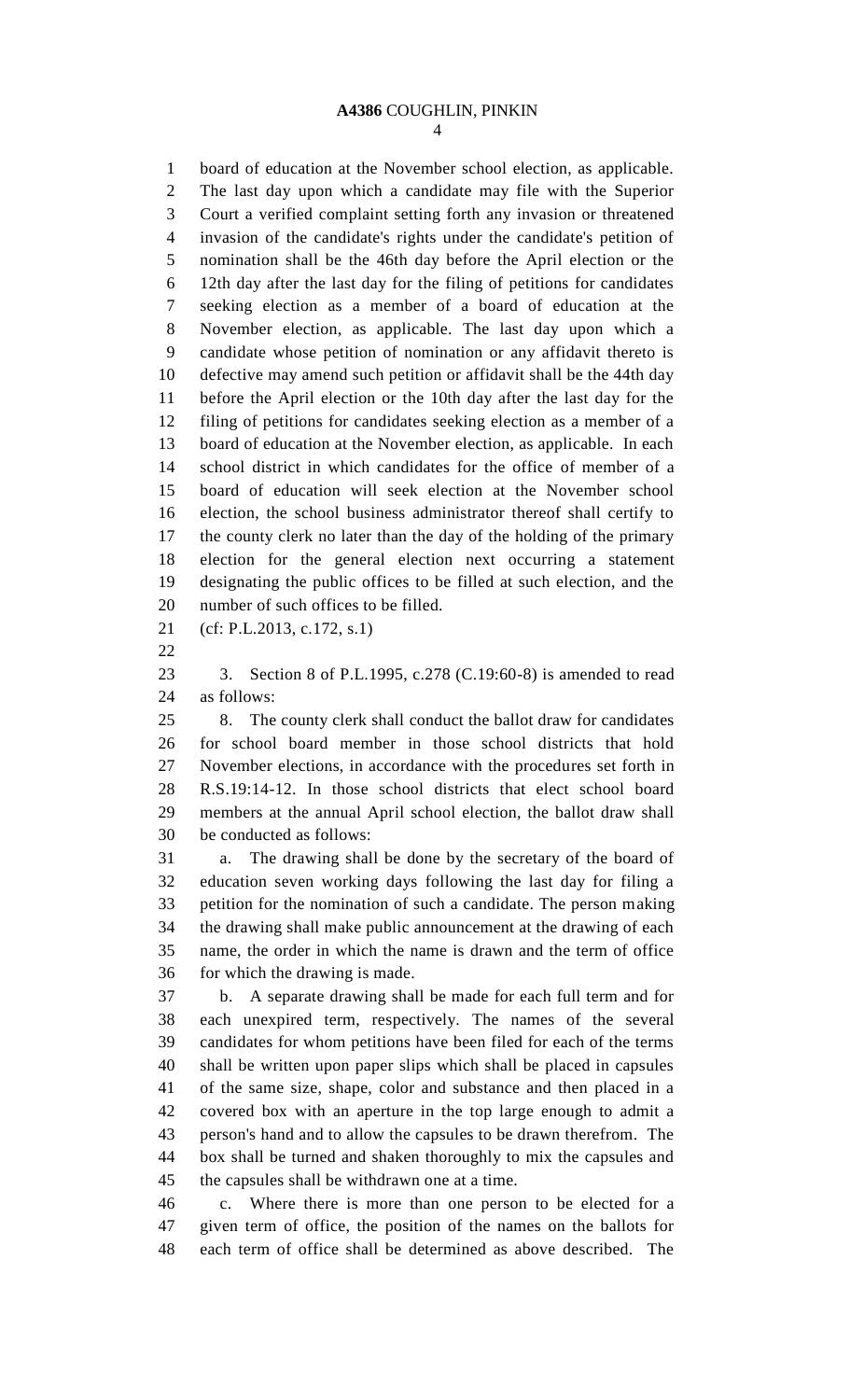name of the candidate for each term of office first drawn from the box shall be printed directly below the proper term for which the person was nominated and the name of the candidate next drawn shall be printed next in order, and so on, until the last name shall be drawn from the box. d. Two or more candidates for any given term of office may notify the secretary of the board in writing or the county clerk if the annual school election is to be held in November, at least seven days before the drawing date that they wish to have their names with their chosen designation, if any, bracketed together, so that their names and designation, if any, are selected as a group at the drawing and their names and designation are printed together on the ballot. The candidates shall determine among themselves the order in which their names are to appear within the bracket prior to so notifying the secretary. The secretary of the board of education shall, within two days following the drawing, certify to the county clerk the results of the drawing. (cf: P.L.2012, c.78, s.7) 4. Section 9 of P.L.1995, c.278 (C.19:60-9) is amended to read as follows: 9. The ballot for a school election shall be a single or blanket form of ballot, upon which shall be printed in bold-faced type the words "OFFICIAL SCHOOL ELECTION BALLOT" or "OFFICIAL SPECIAL SCHOOL ELECTION BALLOT," as appropriate. Any public question which is to be submitted to the voters at a school election shall be printed in a separate space below or to the right of, as the county clerk shall determine, the listing of candidates in the election. In the columns in which are listed the titles of the offices to be filled at a school election and the names of candidates for those offices, the title of and the names of candidates for the office of member of the regional board of education shall appear above the title of and the names of candidates for the office of member of the local board of education. With respect to either office, in the event that one or more persons are to be elected to membership thereon for a full term and one or more persons are to be elected to membership thereon to fill an unexpired term, the ballots shall designate which of the candidates to be voted for is to be elected for a full term and which for an unexpired term. In all cases in which one or more persons are to be elected for an unexpired term, the ballots shall indicate the duration of that unexpired term. The names of two or more candidates for any given term who have notified the secretary of the board or the county clerk if the annual school election is to be held in November in writing that they wish 48 to be bracketed together with their chosen designation, if any, shall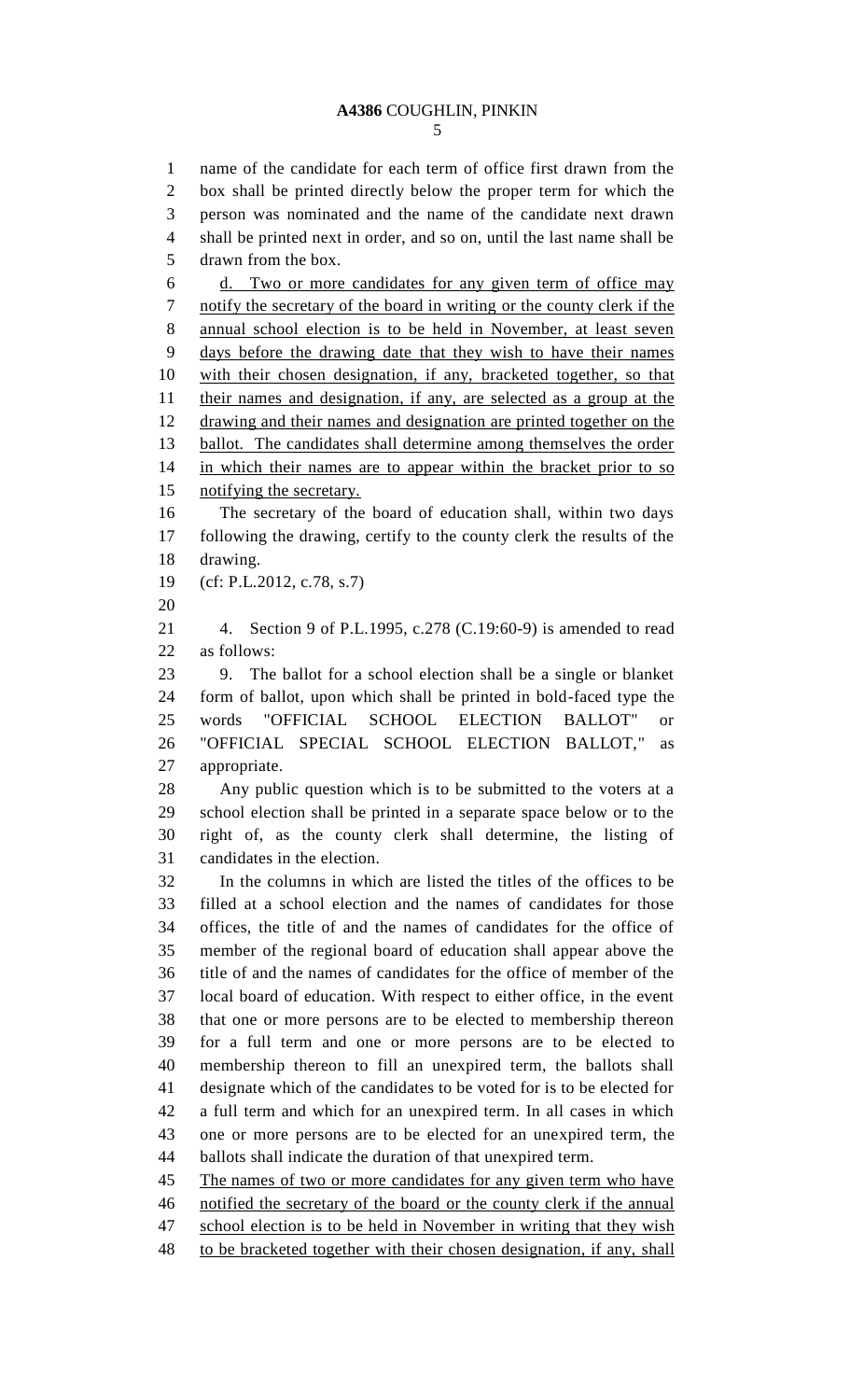appear as a group in the appropriate location on the ballot, depending on whether the candidates are to be elected to fill an expired or an unexpired term.

 All public questions to be voted upon at a school election by the voters of more than one municipality shall be placed first before any question to be voted upon at that election by the voters of a single municipality. When the public question to be voted upon by the voters of a regional school district is the amount of money to be raised for the use of the regional schools of the district, the amount of money determined to be the constituent municipality's share thereof may be identified on the ballot pursuant to N.J.S.18A:13-17. Every county clerk shall have ready for the printer a copy of the contents of official ballots required by law to be printed for use at a school election, as follows: in the case of the annual April school election, not later than the 17th day preceding that election; in the case of any special school election, not later than two business days following receipt by the clerk of official notice of the complete content of the ballot to be voted upon at that election; and in the case of the annual November school election, in accordance with the provisions of R.S.19:14-1.

 The ballots for an annual school election to be held simultaneously with the general election shall be in accordance with the provisions of chapter 14 of Title 19 of the Revised Statutes.

 At an annual school election held simultaneously with the general election, the names of the candidates for the office of member of the board of education shall appear on the ballot separately from the names of candidates for other offices whenever possible. Any proposals for additional funds pursuant to paragraph (9) of subsection d. of section 5 of P.L.1996, c.138 (C.18A:7F-5) shall appear on the ballot near the names of the candidates for the office of member of the board of education whenever possible.

- (cf: P.L.2011, c.202, s.37)
- 

 5. The Secretary of State, in consultation with the Commissioner of Education and of the clerk of each county, shall conduct a study of the impact of allowing the bracketing of candidates together and designations of candidates' principles on school election petitions and ballots, as provided for in P.L. , c. (pending before the Legislature as this bill). The study shall be based on data collected from school districts holding annual elections in either April or at the general election in November for three years following the enactment of the act. The study shall be completed and submitted to the Governor and to the Legislature, pursuant to section 2 of P.L.1991, c.164 (C.52:14-19.1), within one year following the certification of the results from the last annual school election held in the third year following the enactment of the act.